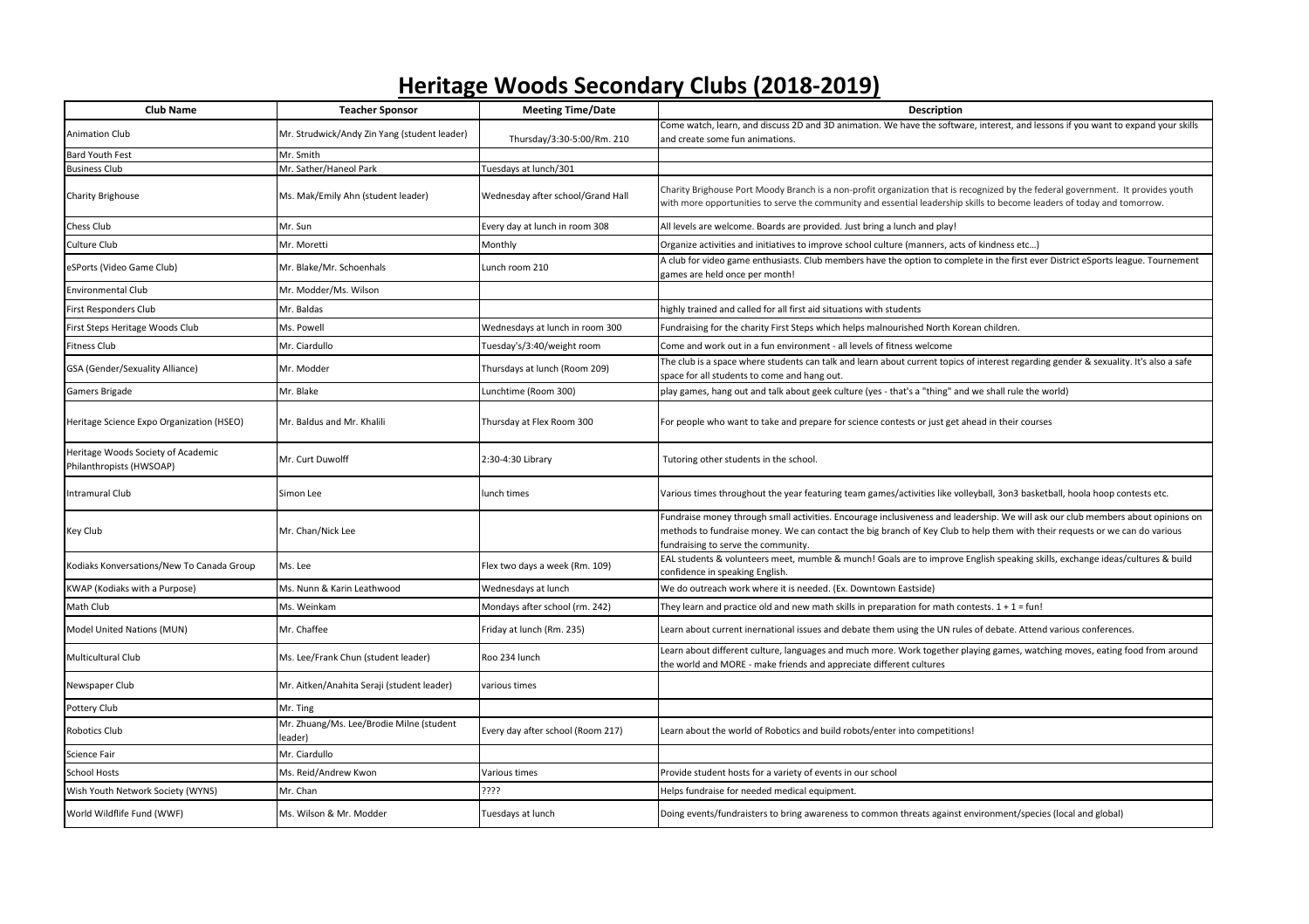\* Clubs & Sports are subject to change